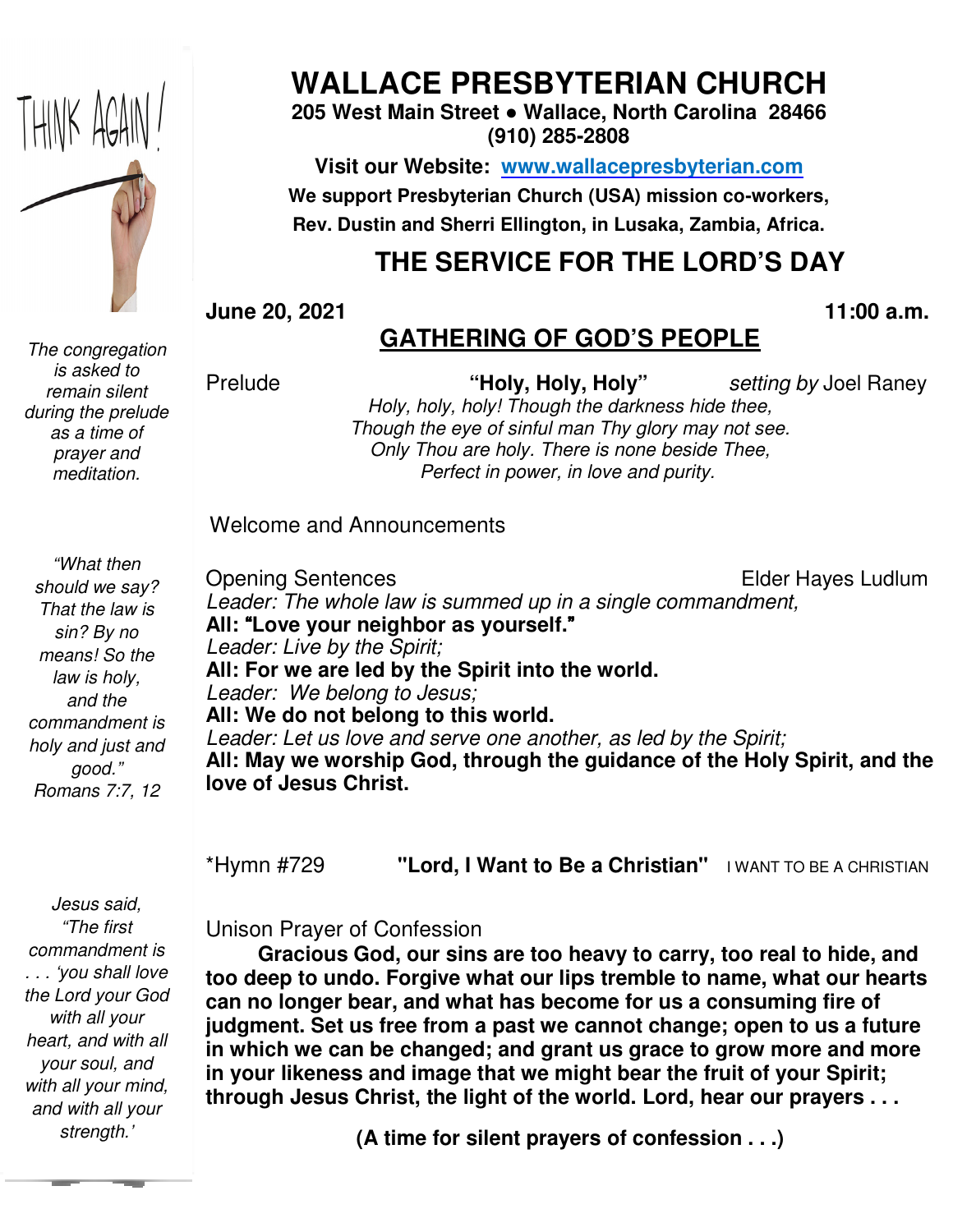*The second is this, 'You shall love your neighbor as yourself.' There is no commandment greater than these." Mark 12:29-31* 

Responsive Assurance of Pardon

*Leader: God*'*s love has been poured into our hearts through the gift of the Holy Spirit.* 

**All: The proof of God**'**s amazing love is this: While we were sinners Christ died for us.** 

*Leader: Believe the good news of the gospel:*  **All: In Jesus Christ we are forgiven.** 

*Leader: Our Lord Jesus said:* "*You shall love the Lord your God with all your heart, and with all your soul, and with all your mind. This is the first and greatest commandment.* 

**All: And a second is like it: You shall love your neighbor as yourself.**"

Gloria Patri

**Glory Be to the Father Glory be to the Father, and to the Son, and to the Holy Ghost; as it was in the beginning, is now, and ever shall be, world without end. Amen, amen.** 

### **PROCLAIMING GOD'S WORD**

Children's Sermon

Prayer for Illumination

**Holy God, open us to your Spirit, that as scripture is spoken and your Word proclaimed, your grace may transform, form, and sustain us that we may bear the fruit of your perfect love to the glory of Jesus Christ, in whose name we pray. Amen.** 

| Epistle Lesson | Galatians 5:1, 13-15 | Elder Hayes Ludlum |
|----------------|----------------------|--------------------|
| Gospel Lesson  | Matthew 5:17-20      |                    |

Sermon **THE SERMON ON THE MOUNT** Dr. Philip K. Gladden "Think Again! Part 1"

Pastoral Prayer with the Lord's Prayer

 **Thy will be done, on earth as it is in heaven. Give us this day our daily Our Father who art in heaven, hallowed be Thy name. Thy kingdom come, bread; and forgive us our debts, as we forgive our debtors; and lead us not into temptation, but deliver us from evil. For Thine is the kingdom and the power and the glory, forever. Amen.** 

## **GIVING THANKS TO GOD**

Presentation of Tithes and Offerings

*"You do well if you really fulfill the royal law according to the scripture, 'You shall love your neighbor as yourself.'" James 2:8* 

**The Color**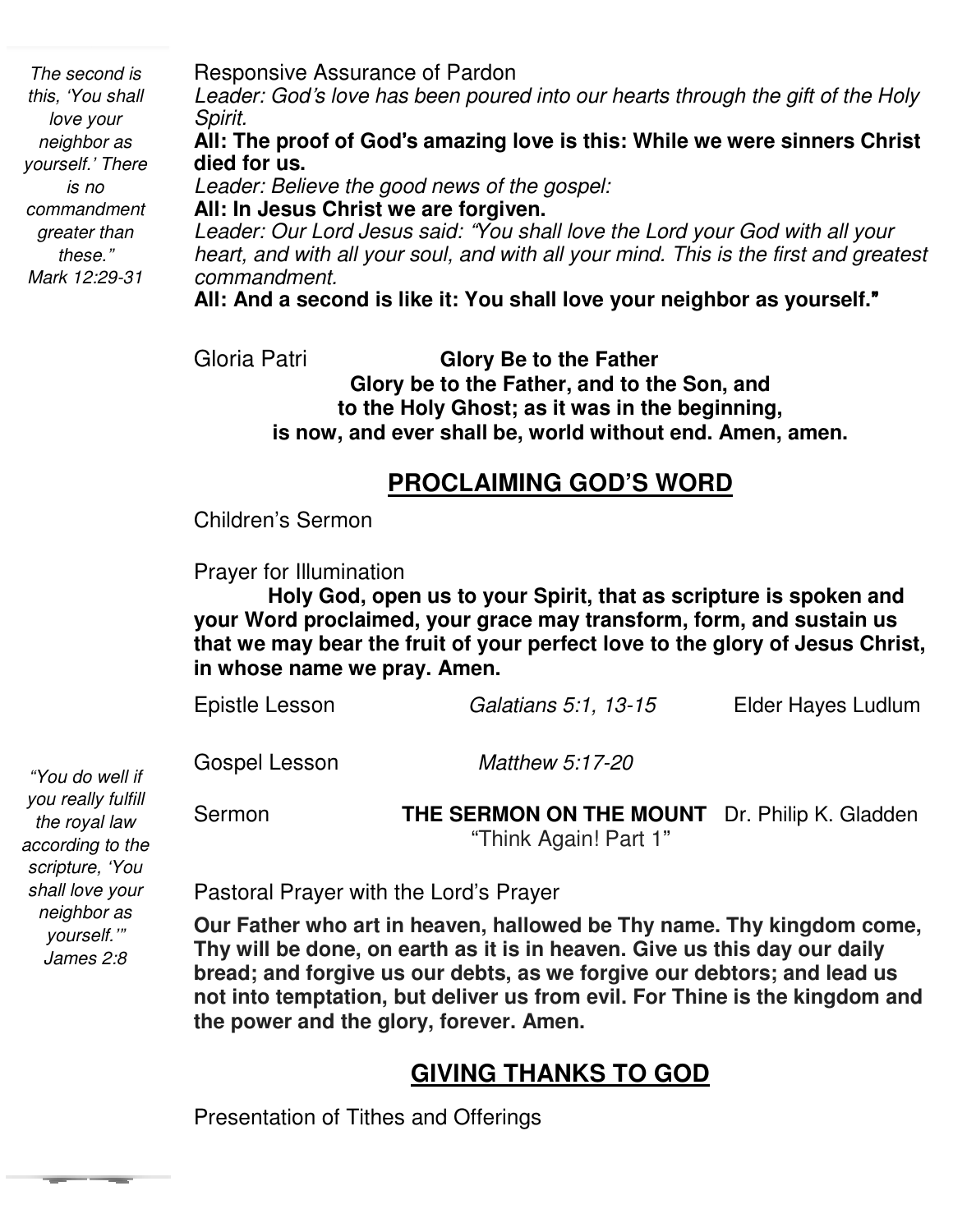*"For the whole law is summed up in a single commandment, 'You shall love your neighbor as yourself.'" Galatians 5:14* 

Offertory **11 Need Thee Every Hour**" arr. by Joel Raney *I need Thee Thee every hour. Stay Thou nearby. Temptations Temptations lose their power when Thou art nigh. I* need Thee, Oh I need Thee. Every hour I need Thee. *O bless me me now, my Savior. I come to Thee.* arr. by Joel Raney



The Affirmation of Faith: The Apostles' Creed **I believe in God the Father Father Almighty, Maker of heaven and earth.**

And in Jesus Christ his only Son our Lord; **who was conceived by the the Holy Ghost, born of the Virgin Mary, suffered under Pontius Pilate, was crucified, dead, and and buried; he descended into hell; the third day he rose again again from the dead; he ascended into heaven, and sitteth on the right hand hand of God the Father Almighty;**  from thence he shall come to judge the quick and the dead.

**I believe in the Holy Ghost; the holy catholic Church; the communion of saints; the forgiveness of sins; the resurrection of the body; and the life everlasting. Amen.** 

\*Hymn #313 "**Lord,**

**Lord, Make Us More Holy"** LORD, MAKE US MORE HOLY

**Benediction** 

Postlude

\**All who are able may stand*



*commandments, 'You shall not commit adultery; You shall not murder; You shall not steal; You shall not covet'; and any other commandment, are summed up in this word, 'Love your neighbor as yourself.'" Romans 13:9* 

*"The*